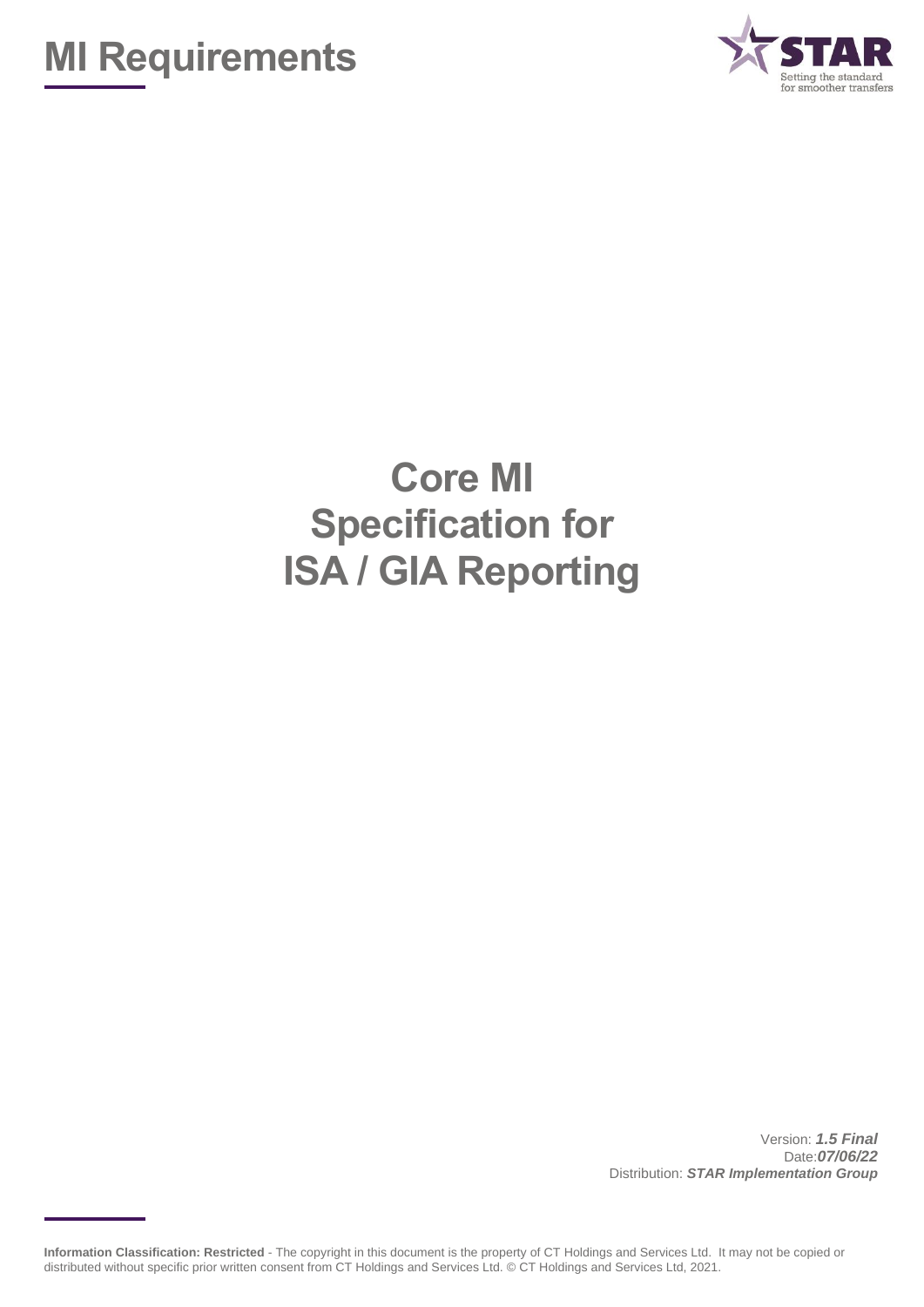# **Change History**

| <b>Date</b>                   | <b>Version</b>  | <b>Change(s) Incorporated</b>                                                                                                                                                                    |
|-------------------------------|-----------------|--------------------------------------------------------------------------------------------------------------------------------------------------------------------------------------------------|
| 19th April 2021               | 0.1 Draft       | Initial draft.                                                                                                                                                                                   |
| 12 <sup>th</sup> August 2021  | 1.1 Draft final | Updated to reflect change to the CSV Template as agreed at the 15 <sup>th</sup> July<br>Implementation Group Meeting.                                                                            |
| 14th September 2021           | 1.2 Draft Final | Updated to add detail around the reporting of Complex Transfers.                                                                                                                                 |
| 5 <sup>th</sup> November 2021 | 1.3 Draft Final | Corrections made to section 2.1 & 3.1.2                                                                                                                                                          |
| 7 <sup>th</sup> February 2022 | 1.4 Final       | Update to section to Section 1.1.7 to reflect the ISA Process Journey not<br>the Pension Scope. Set to Final as agreed at the 20 <sup>th</sup> January 2022<br><b>Implementation Group</b>       |
| 7 <sup>th</sup> June 2022     | 1.5 Final       | Update to Section 2.1.3 to reflect additional Supplementary Questions to<br>reflect the split of Cash Transfers v In- Specie and the proportion of<br>Transfers that included a conversion step. |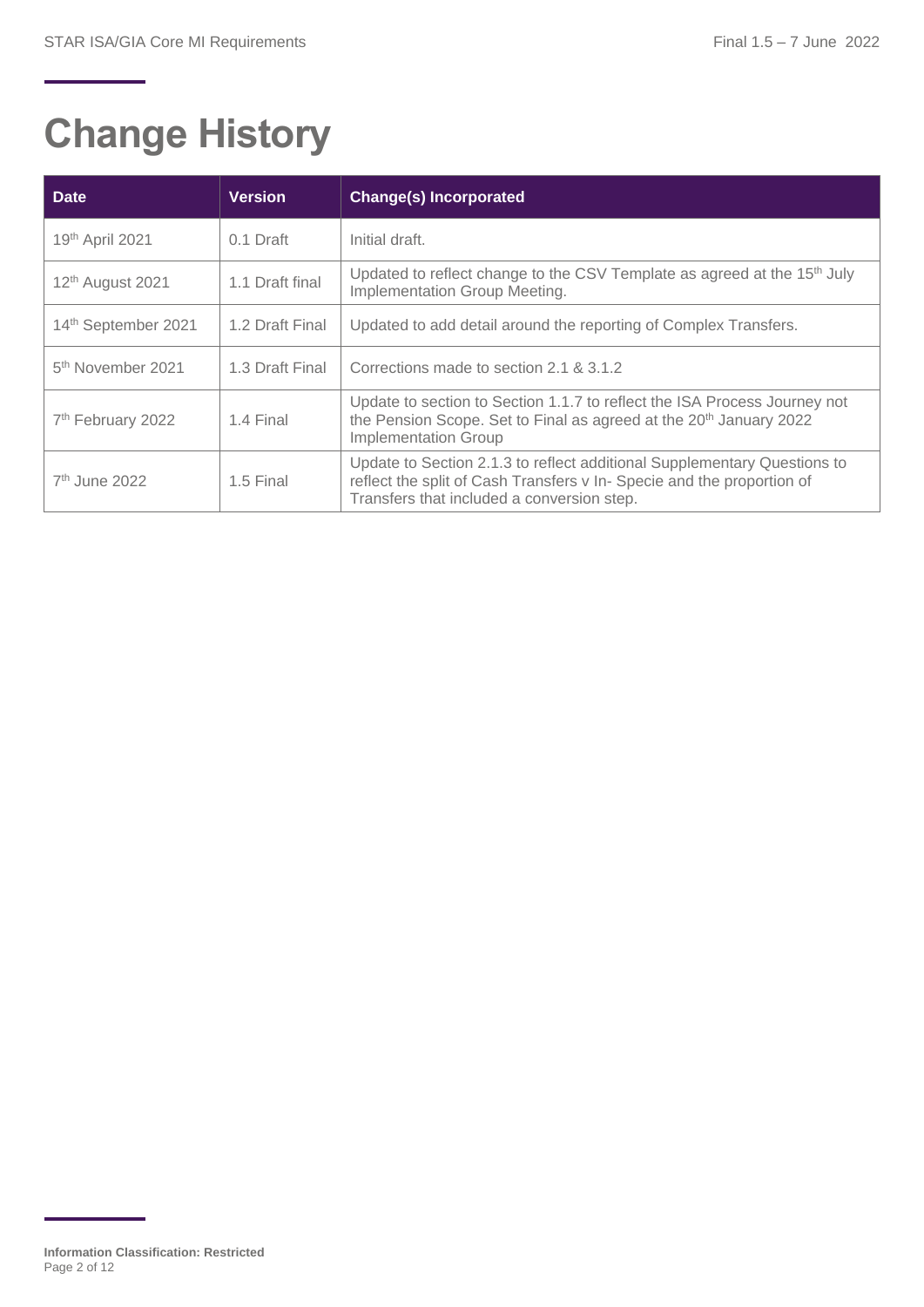# **Table of Contents**

| 1.             |                                                                                       |  |
|----------------|---------------------------------------------------------------------------------------|--|
|                | 1.1.1<br>1.1.2<br>1.1.3<br>1.1.4<br>1.1.5<br>1.1.6<br>117<br>1.1.8<br>1.1.9<br>1.1.10 |  |
| 2.             |                                                                                       |  |
|                | 21<br>2.1.2<br>2.1.3                                                                  |  |
| 3 <sub>1</sub> |                                                                                       |  |
|                | 311<br>3.1.2<br>3.1.3<br>3.1.4                                                        |  |
| 4.             |                                                                                       |  |
| 5.             |                                                                                       |  |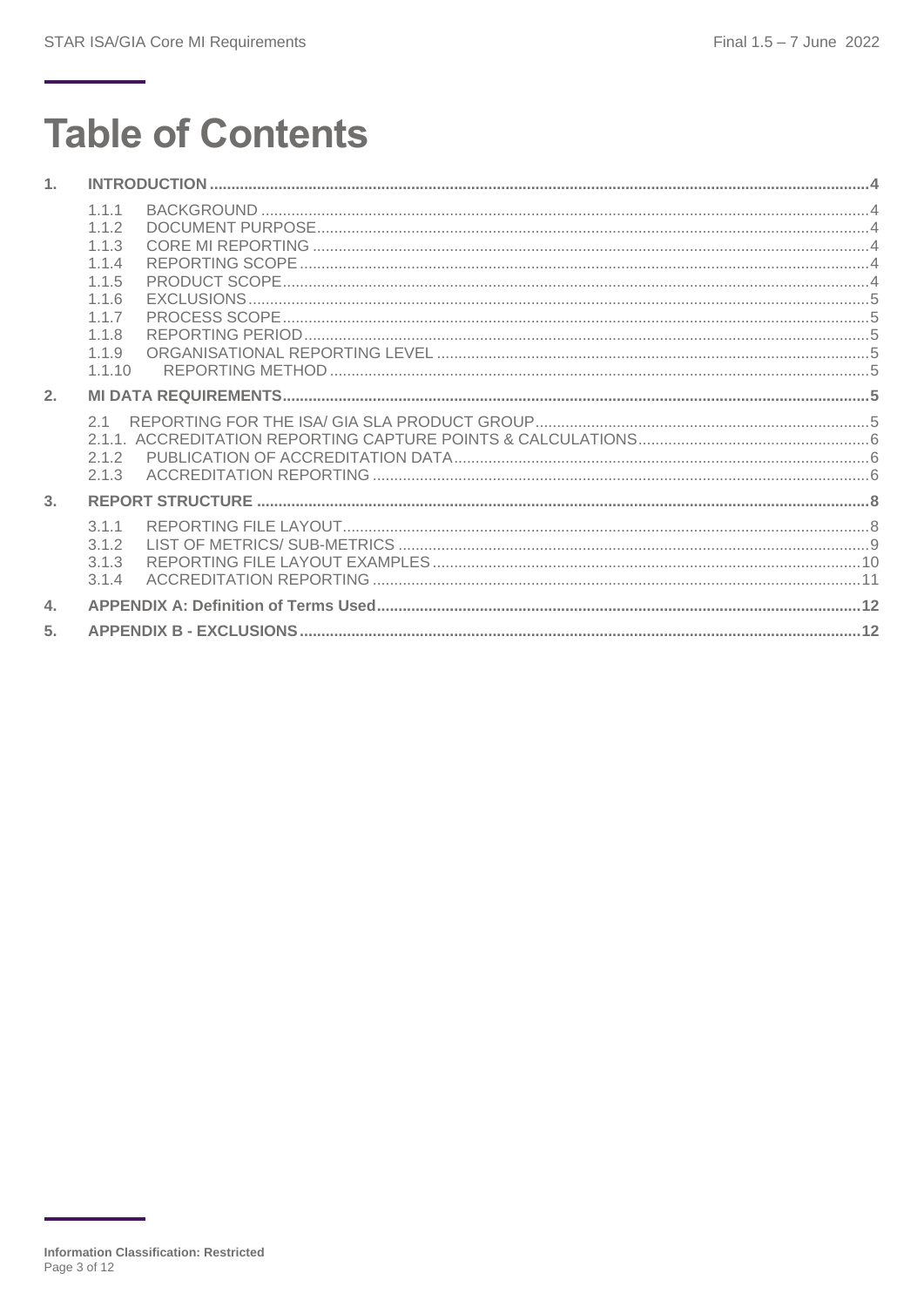## <span id="page-3-0"></span>**1. INTRODUCTION**

#### <span id="page-3-1"></span>**1.1.1 BACKGROUND**

The Transfers and Re-registration Industry Group (TRIG), a collaboration of 10 Industry trade bodies and representatives of individual firms worked to deliver a cross-industry solution to the challenge of improving customer experiences when moving money between institutions. Their work focused on developing a framework of best practice standards and improving customer communication.

In September 2018, (TRIG) requested STAR provide a governance solution to deliver long term improvements to the customer's experience of transferring savings and investments between companies.

The initial objective of STAR is to deliver MI that allows the industry to create a baseline that future improvements can be measured against whilst implementing an Accreditation process that will reflect the performance of individual firms within the Transfer process.

#### <span id="page-3-2"></span>**1.1.2 DOCUMENT PURPOSE**

This document is intended to outline the STAR Core MI Reporting Requirements for the ISA/GIA SLA Product Group. It also provides details of these measures, the reporting mechanism along with additional definitions.

#### <span id="page-3-3"></span>**1.1.3 CORE MI REPORTING**

The objectives of Core MI Reporting is to allow for the Accreditation of STAR members to reflect their performance within the Transfer Journey.

Each SLA Product Group has been given individual consideration by the STAR Implementation Group.

#### <span id="page-3-4"></span>**1.1.4 REPORTING SCOPE**

It has been agreed for ISA/ GIA SLA Product Group that the data to be submitted was not readily available electronically. The Implementation Group believed that a sufficient number of organisations would be able to supply some data manually. Additional data will be accepted when the Group feels that there is sufficient data available to include it. Initial Reporting will be of Electronically Transfers only.

Electronic Transfers are defined as transfers initiated electronically using an electronic messaging set (not, for example by email) at a portfolio level or asset manager transfer instructions received electronically.

It is noted that electronic portfolio transfers may include some manual elements in the transfer of underlying assets.

#### <span id="page-3-5"></span>**1.1.5 PRODUCT SCOPE**

The In-Scope products are listed below.

| <b>ISA/GIA</b>                   |
|----------------------------------|
| Stocks & Shares ISA              |
| General Investment Account (GIA) |
| Lifetime ISA                     |
| Junior ISA                       |
| <b>Innovative Finance ISA</b>    |
| Cash ISA*                        |

\* Transfers from a Cash ISA into another Cash ISA are out of scope.

**Information Classification: Restricted** Page 4 of 12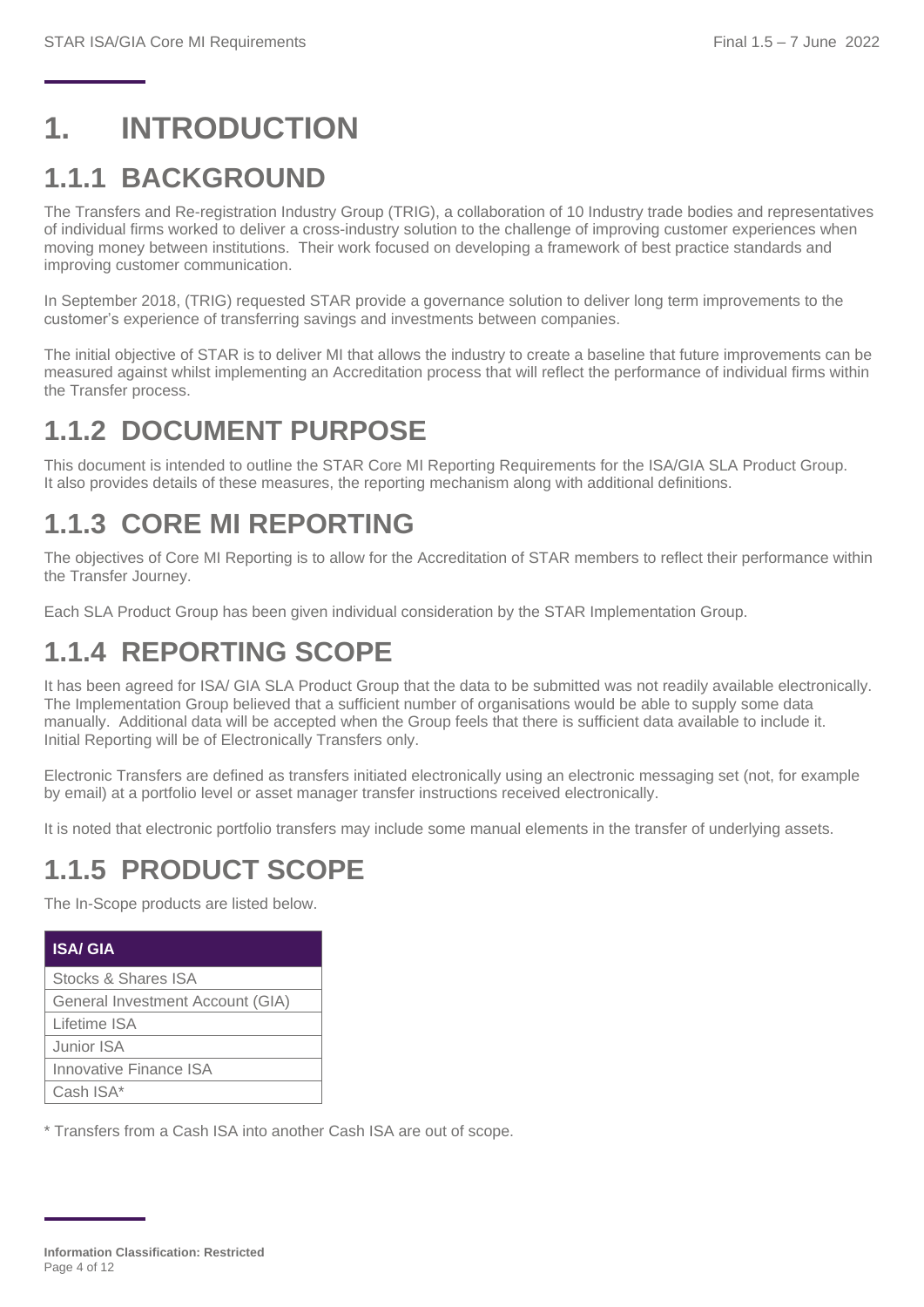### <span id="page-4-0"></span>**1.1.6 EXCLUSIONS**

A full list of Exclusions are listed in [Appendix B.](#page-11-2)

## <span id="page-4-1"></span>**1.1.7 PROCESS SCOPE**

The Transfer Process for the ISA/GIA SLA Product Group is defined as being from the point the Acquiring Party (AP) receives a completed Application from the customer to the date the last asset/monies included in the transfer are visible to the customer (excluding residual income).

### <span id="page-4-2"></span>**1.1.8 REPORTING PERIOD**

STAR MI reporting is captured monthly in arrears reflecting transfer activity performed within the previous calendar month.

STAR MI submission is due on or before the last working day of each calendar month for activity in the previous calendar month.

For example, **September** activity would be calculated and reported to STAR by the **29th October** as the 31st is a Sunday. The MI Reports will be submitted by secure upload to the STAR portal monthly by the due date.

STAR will publish MI submission due dates within the members portal, MI contacts will be notified near the closing date if your data has not been submitted.

#### <span id="page-4-3"></span>**1.1.9 ORGANISATIONAL REPORTING LEVEL**

Firms should report at the Organisational/Brand level that they wish to be accredited against, incorporating each STAR SLA Product Group they wish to report against (e.g. Occupational Pension, Personal Pension, Asset Manager or ISA/GIA).

#### <span id="page-4-4"></span>**1.1.10 REPORTING METHOD**

The monthly MI submissions will be uploaded securely to the STAR portal by authorised users in a CSV or Excel format (See [Examples](#page-10-0) in Section 3).

## <span id="page-4-5"></span>**2. MI DATA REQUIREMENTS**

#### <span id="page-4-6"></span>**2.1 REPORTING FOR THE ISA/ GIA SLA PRODUCT GROUP**

For ISA/GIA it was agreed that the data to be submitted was not readily available electronically in over 80% of the cases. The Group believe that a sufficient number of members would be able to supply Overall End to End data, and Ceding Journey time, so recommended that Accreditation should proceed on this basis rather than have no Accreditation for this SLA Product Group.

Initial Reporting will be of Electronic Transfers only.

Electronic Transfers are defined as transfers initiated electronically using an electronic messaging set (not, for example by email) at a portfolio level or asset manager transfer instructions received electronically.

It is noted that electronic portfolio transfers may include some manual elements in the transfer of underlying assets. Additional data sources will be accepted when the Group feels that there is sufficient data available to include them.

The data to be supplied is:

|                                                        | Reported as Start Date |                                  | <b>End Date</b>     | <b>Notes</b>                                                                                                        |
|--------------------------------------------------------|------------------------|----------------------------------|---------------------|---------------------------------------------------------------------------------------------------------------------|
| <b>Average Overall</b><br><b>End to End</b><br>Journey | Acquiring<br>Provider  | Application<br>Received<br>Date* | Funds<br>Allocated# | * Providers must ensure that this date reflects<br>the date the Organisation received the<br>completed Application. |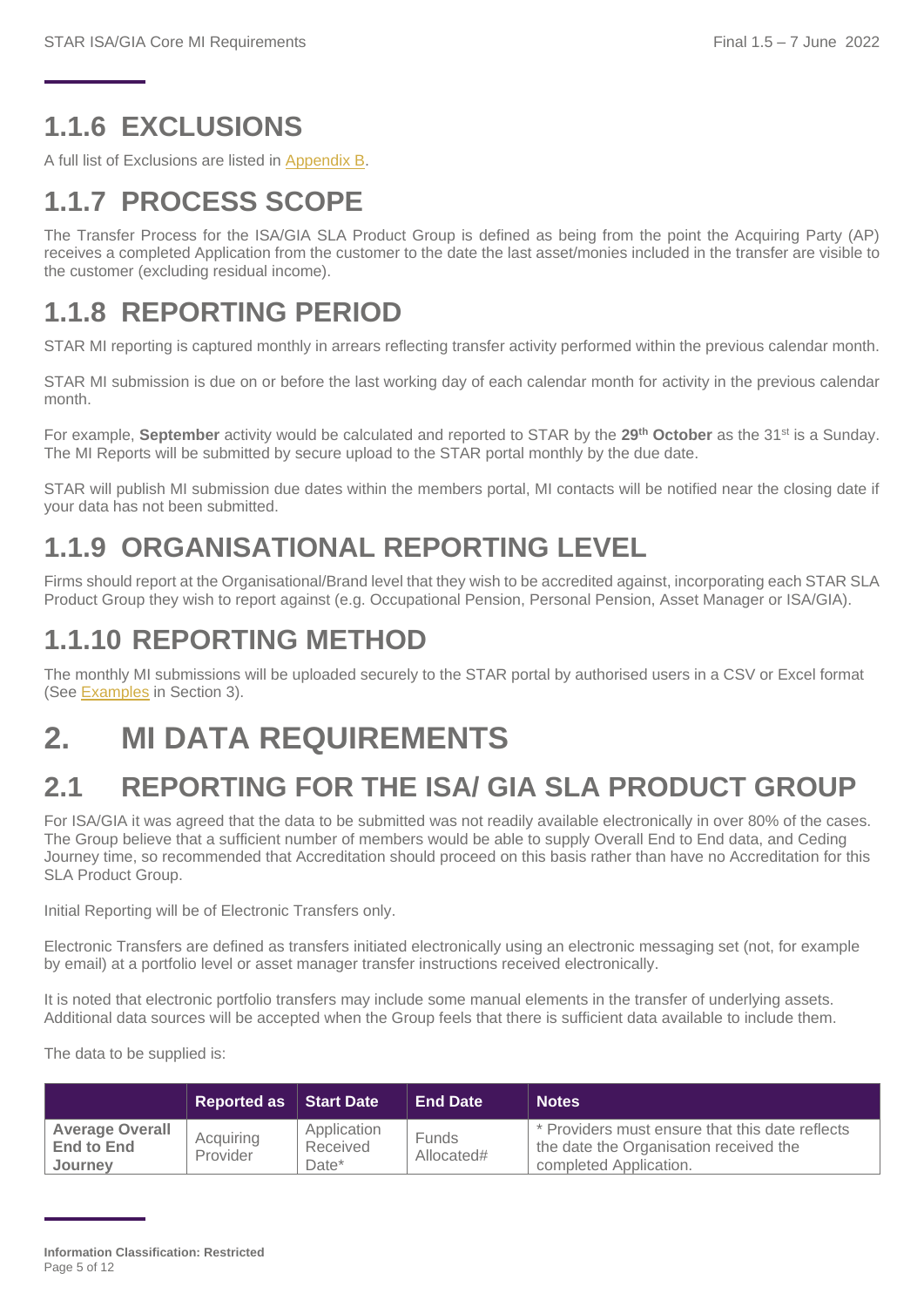|                                                      |                    |                                 |                                      | #The date the last asset/monies included in the<br>transfer are visible to the customer (excluding<br>residual income). |
|------------------------------------------------------|--------------------|---------------------------------|--------------------------------------|-------------------------------------------------------------------------------------------------------------------------|
| <b>Average Own</b><br><b>Ceding Party</b><br>Journey | Ceding<br>Provider | Transfer<br>Request<br>Received | Transfer<br>Complete<br>Message Sent |                                                                                                                         |

This data will be submitted monthly and would be supported for accreditation purposes by the Supplementary Accreditation Data to be agreed by the Accreditation Steering Group.

#### <span id="page-5-0"></span>**2.1.1. ACCREDITATION REPORTING CAPTURE POINTS & CALCULATIONS**

Data should be captured for each individual transfer completed in the calendar month and used to calculate the overall position for reporting purposes:

#### **2.1.1.1 Acquiring Party Overall Journey Time**

The Acquiring Party (AP) Journey is taken from the following Start and End Points:

- START AP receives Customer's completed Application.
- END The date the last asset/monies included in the transfer are visible to the customer (excluding residual income).
- MEASUREMENT The number of Calendar days elapsed between start and end points where the day of receipt is Day 1 and each further calendar day (business or non-business) is counted, to reflect the customer experience.
- The Average will be reported in days rounded to one decimal point.

#### **2.1.1.2 Ceding Party Journey**

The Ceding Party (CP) Journey is taken from the following Start and End points:

- START Valid Request to Transfer received (Activation).
- END Transfer Complete message sent by the CP.
- MEASUREMENT The number of Calendar days elapsed between start and end points where the day of receipt is Day 1 and each further Calendar day (business or non-business) is counted, to reflect the customer experience.
- The Average will be reported in days rounded to one decimal point.

#### <span id="page-5-1"></span>**2.1.2 PUBLICATION OF ACCREDITATION DATA**

The monthly Accreditation Data submitted to STAR will be shared quarterly with participating Organisations Only.

It is primarily gathered to inform the STAR Accreditation Process which awards organisations a STAR Rating, highlighting their individual performance within the Transfer & Re-Registration process.

Any Volume data supplied will not be shared beyond the STAR Delivery Team. This is supplied to allow STAR to calculate accurate aggregated average membership journey times.

## <span id="page-5-2"></span>**2.1.3 ACCREDITATION REPORTING**

Accreditation Reporting will require participating organisations to submit information that allows STAR to understand their performance within the Transfer Journey as an Acquiring and / or Ceding Provider.

This will ensure that an organisation is not held accountable for the under-performance of other parties within the transfer process.

**Information Classification: Restricted** Page 6 of 12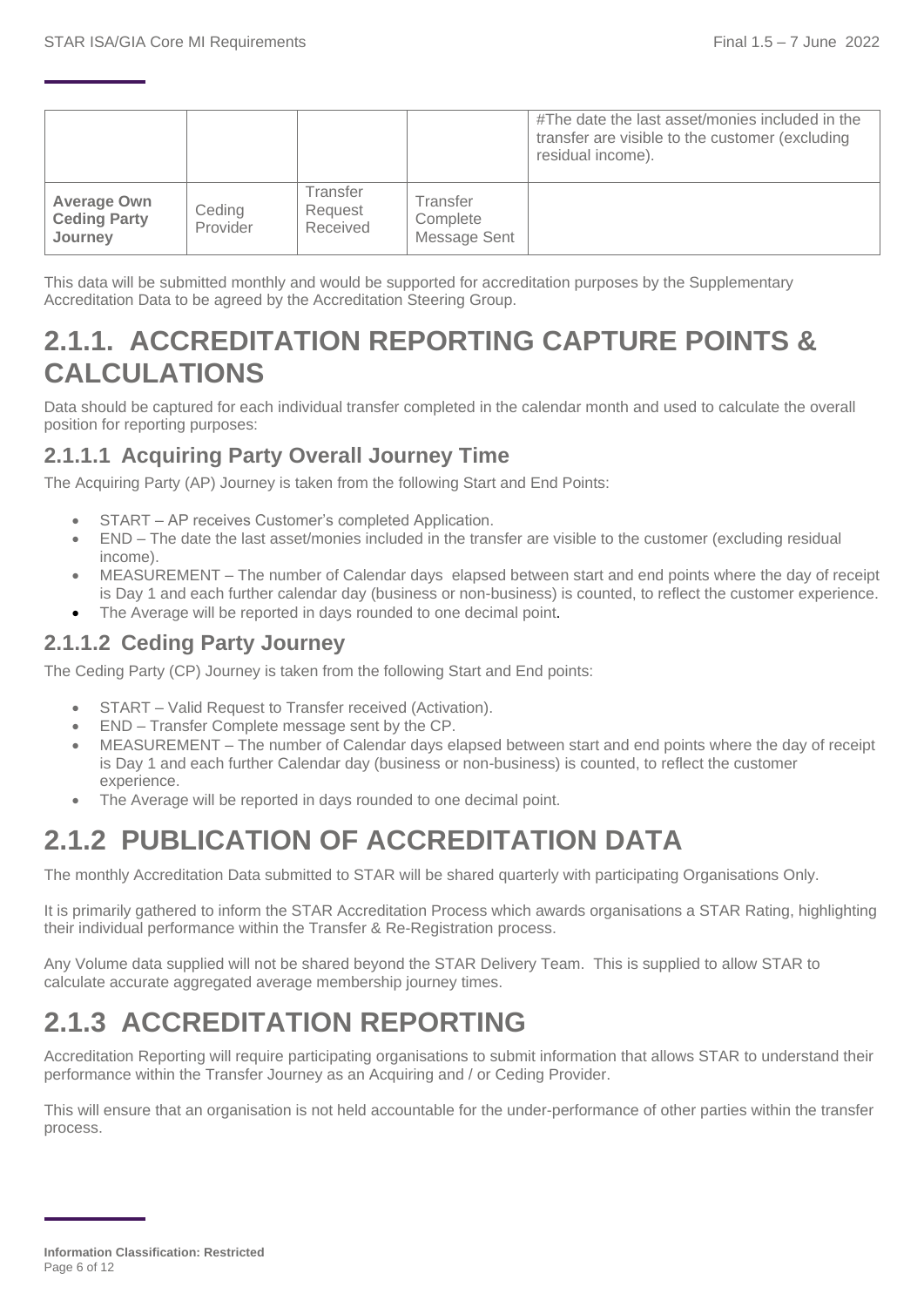In addition to Monthly reporting, additional information will be requested ahead of the Accreditation exercise. The Accreditation process is still being finalised, but the expectation is that the following details could be requested as part of the Accreditation or subsequent Appeals process:

- 1. % of total transfers for each STAR SLA Product Group reported.
- 2. % electronic cases reported.
- 3. Confirmation that STAR Customer Communication Principles followed.
- 4. What percentage of the Ceding Party Journeys reported were actioned as Re-Registrations/ In-Specie Transfers?
- 5. What percentage of the Ceding Party Journeys reported involved Share Class Conversions?
- 6. Outliers / mitigating circumstances to be submitted to STAR.

**Information Classification: Restricted** Page 7 of 12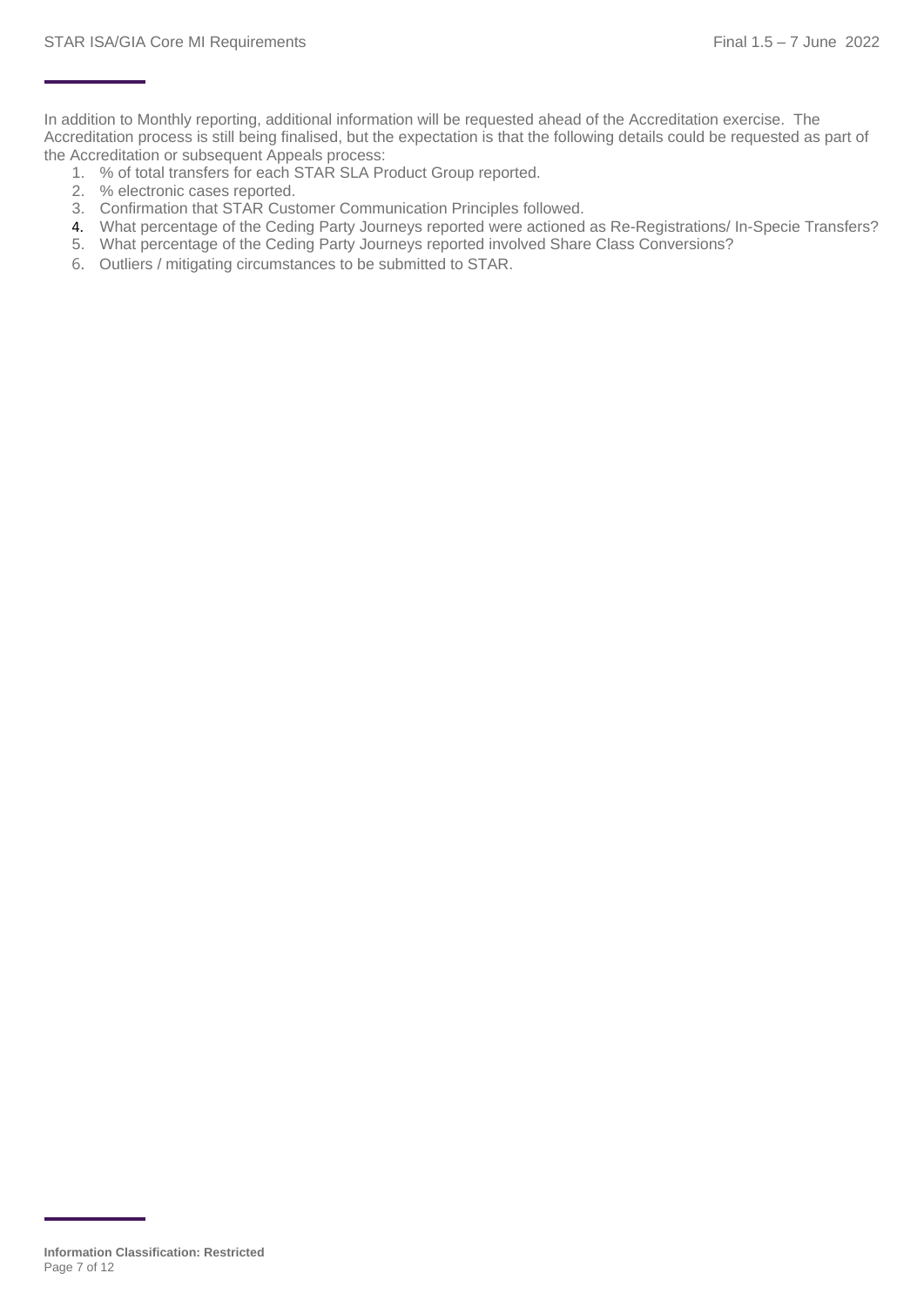## <span id="page-7-0"></span>**3. REPORT STRUCTURE**

The reporting file Structure is designed to be flexible. It can be used by an Organisation to report multiple brands and SLA Product Groups in a single file or allow each brand to report separately. You only report on the product type you submit data for, you do not need to report blank data for non-supported products. You do however need to submit 'Zero' if you support the product but in that month you have had no transfers to report on.

#### <span id="page-7-1"></span>**3.1.1 REPORTING FILE LAYOUT**

A single reporting Message structure will be used across all SLA Product Groups. The structure is designed to be flexible. You only need report the Metrics that apply to you. Each row will contain:

|                    | <b>Group</b>                    | <b>Month</b>                                 | Year                                               | <b>Brand</b><br>(Membership<br><b>Reference)</b>                            | <b>Product</b><br><b>Type</b>                                                                                                                                                                                                                                                                         | <b>Metric</b>     | <b>Sub Metric</b>                                                                                                                                                                                          | Value                       |                                                              |                |
|--------------------|---------------------------------|----------------------------------------------|----------------------------------------------------|-----------------------------------------------------------------------------|-------------------------------------------------------------------------------------------------------------------------------------------------------------------------------------------------------------------------------------------------------------------------------------------------------|-------------------|------------------------------------------------------------------------------------------------------------------------------------------------------------------------------------------------------------|-----------------------------|--------------------------------------------------------------|----------------|
| Format             | 5<br>characters<br><b>ANNNN</b> | <b>MM</b>                                    | <b>YYYY</b>                                        | 8 characters<br><b>ANNNNANN</b><br>(First 5<br>Characters are<br>the Group) | One of:<br>One of:<br><b>ISA</b><br><b>EEJ</b><br>$\bullet$<br>$\bullet$<br><b>CPJ</b><br><b>GIA</b><br>$\bullet$<br>$\bullet$<br><b>PSS</b><br><b>APJ</b><br>$\bullet$<br>$\bullet$<br><b>OCP</b><br>AM1<br>$\bullet$<br>$\bullet$<br>AM.<br>AM2<br>$\bullet$<br>(Max 5<br>Characters<br>for Full MI |                   |                                                                                                                                                                                                            |                             | 1 Character<br>A(N)<br>(Max 4)<br>Characters for<br>Full MI) | <b>Numeric</b> |
| <b>Description</b> | Will be<br>supplied<br>by STAR. | The<br>Month<br>that is<br>being<br>reported | <b>The</b><br>Year<br>that is<br>being<br>reported | Will be<br>supplied by<br>STAR.                                             | Reflects<br>the SLA<br>Product<br>Groups.                                                                                                                                                                                                                                                             | See list<br>below | There must be at<br>least one sub<br>metric for every<br>metric.<br>$(N) - A$ number<br>suffix is only<br>required for<br>PPS/SIPP/SSAS:<br>and Occupational<br>Pensions<br>reporting of the<br>Metric CPJ | To One<br>Decimal<br>place. |                                                              |                |

A – Alphabetic

N – Numeric

**Information Classification: Restricted** Page 8 of 12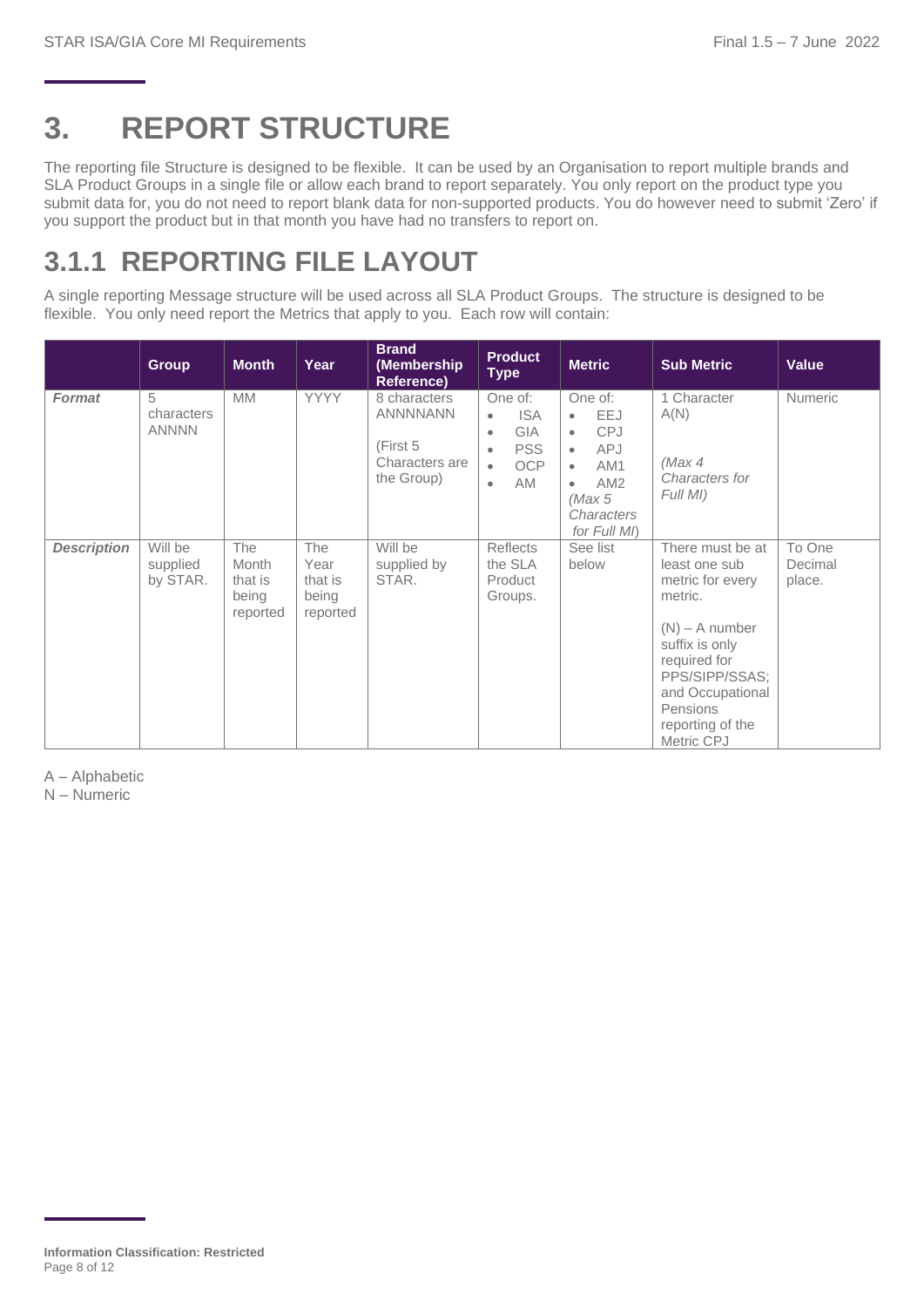### <span id="page-8-0"></span>**3.1.2 LIST OF METRICS/ SUB-METRICS**

The list of the reportable Metrics and Sub-Metrics are listed below:

| <b>SLA Phase</b><br><b>Description</b> | <b>Reporting</b><br><b>Party</b> | <b>Metric</b> | <b>Sub-Metric</b>                                                                                                                                                                                                                                                                                                                             | <b>Notes</b>                                                                                                                                                                                                                                                                                                                                                                                                                                                                                                                                                                                                                                                                                                                                                                                                                                                                                                                                                                                                                                        |
|----------------------------------------|----------------------------------|---------------|-----------------------------------------------------------------------------------------------------------------------------------------------------------------------------------------------------------------------------------------------------------------------------------------------------------------------------------------------|-----------------------------------------------------------------------------------------------------------------------------------------------------------------------------------------------------------------------------------------------------------------------------------------------------------------------------------------------------------------------------------------------------------------------------------------------------------------------------------------------------------------------------------------------------------------------------------------------------------------------------------------------------------------------------------------------------------------------------------------------------------------------------------------------------------------------------------------------------------------------------------------------------------------------------------------------------------------------------------------------------------------------------------------------------|
| End 2 End<br>Transfer<br>Time          | Acquiring<br>Party               | EEJ           | (A) Total number of<br>Transfers completed<br>(B) Mean days taken to<br>complete                                                                                                                                                                                                                                                              | ISA/GIA Measurement of days elapsed to 1<br>decimal place from Application received date to<br>the date the last asset/monies included in the<br>transfer are visible to the customer (excluding<br>residual income).<br><b>PENSION</b> Measurement of days elapsed to<br>1decimal place from Application received date<br>to funds allocated                                                                                                                                                                                                                                                                                                                                                                                                                                                                                                                                                                                                                                                                                                       |
| <b>Ceding Party</b><br>Journey         | Ceding<br>Party                  | <b>CPJ</b>    | (A) Total number of<br>Transfers completed<br>(A1) Total number of<br><b>Simple Transfers</b><br>completed<br>(A2) Total number of<br><b>Complex Transfers</b><br>completed,<br>(B) Mean days taken to<br>complete<br>(B1) Simple Transfers -<br>Mean Days taken to<br>complete<br>(B2) Complex Transfers -<br>Mean days taken to<br>complete | ISA/GIA (A/B only) Measurement of days<br>elapsed to 1decimal place from Transfer<br>request received to transfer completion<br>message sent<br>PENSION (A1/A2/B1/B2 only) Measurement of<br>days elapsed to 1 decimal place from transfer<br>request received to funds received message<br>sent by AP.<br>A "Simple Transfer" is identified by Origo as a<br>Transfer without a delay or with a delay reason<br>not specified in the list of Complex Transfers<br>below.<br>A "Complex Transfer" is identified by Origo as a<br>Transfer with a delay that has a reason of :<br><b>Awaiting Advice Certificate</b><br>$\bullet$<br>Awaiting final premium<br>Awaiting income payment to apply<br>$\bullet$<br>Awaiting outstanding info.<br>$\bullet$<br>Awaiting retirement date<br>$\bullet$<br>Awaiting trustee authorisation<br>$\bullet$<br>Bankruptcy<br>$\bullet$<br>Delivery of Risk Warnings<br>$\bullet$<br>Disinvestment delay<br>$\bullet$<br><b>Divorce</b><br>Earmarking<br>Exceeding LTA with/without protection<br>Pension sharing |
| Acquiring<br>Party<br>Journey          | Acquiring<br>Party               | APJ           | (A) Total number of<br><b>Transfers completed</b><br>(B) Mean days taken to<br>complete                                                                                                                                                                                                                                                       | ISA/GIA - Out of Scope for Core MI<br><b>PENSION</b> Measurement of days elapsed to<br>1decimal place from application received date<br>to transfer request sent                                                                                                                                                                                                                                                                                                                                                                                                                                                                                                                                                                                                                                                                                                                                                                                                                                                                                    |
| Asset<br>Manager<br>1FCD               | Asset<br>Manager                 | AM1           | (A) Total number of<br>Transfers completed<br>(C) Total number<br>completed in SLA<br>(D) Total number<br>completed OSLA                                                                                                                                                                                                                      | SLA is 1 Fund Calendar days to convert<br>assets & confirm complete                                                                                                                                                                                                                                                                                                                                                                                                                                                                                                                                                                                                                                                                                                                                                                                                                                                                                                                                                                                 |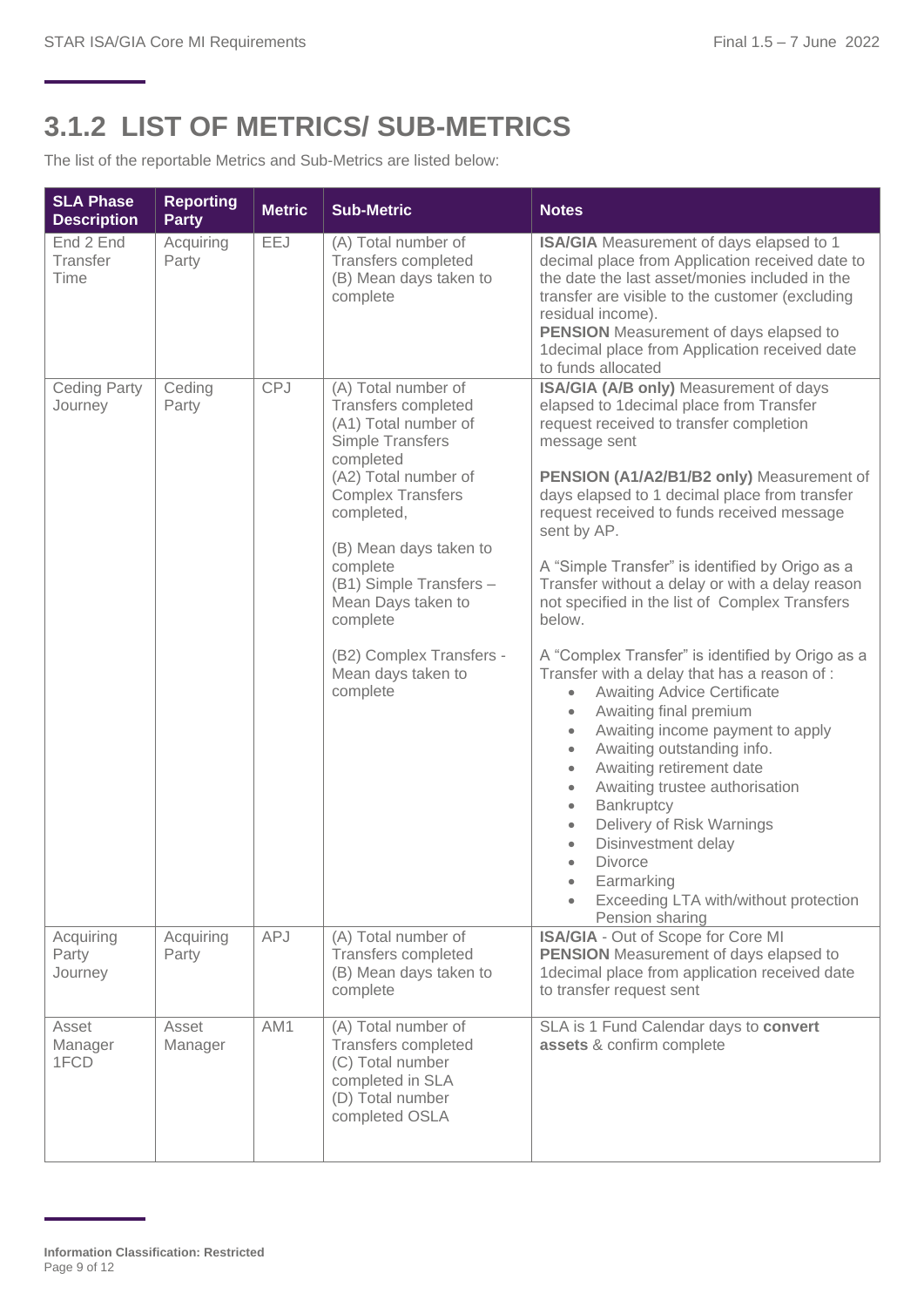| <b>SLA Phase</b><br><b>Description</b> | <b>Reporting</b><br><b>Party</b> | <b>Metric</b>   | <b>Sub-Metric</b>                                                                                                                     | <b>Notes</b>                                                            |
|----------------------------------------|----------------------------------|-----------------|---------------------------------------------------------------------------------------------------------------------------------------|-------------------------------------------------------------------------|
| Asset<br>Manager<br>2FCD               | Asset<br>Manager                 | AM <sub>2</sub> | (A) Total number of<br><b>Transfers completed</b><br>(C) Total number<br>completed in SLA<br>(D) Total number<br>completed Out of SLA | SLA is 2 Fund Calendar days to Re-register<br>assets & confirm complete |

### <span id="page-9-0"></span>**3.1.3 REPORTING FILE LAYOUT EXAMPLES**

Files can be submitted in both .csv & Excel, you can submit your file in either file type, but it must always have a header. You can submit multiple brands and multiple company data within the one file there is no limit, you can of course submit separate files if you prefer.

#### **Example 1**

This example shows a submission for an organisation reporting a single brand for ISA/GIA product group only.

| .csv                                                          | <b>Excel</b> |       |      |              |            |               |               |       |
|---------------------------------------------------------------|--------------|-------|------|--------------|------------|---------------|---------------|-------|
| Group, Month, Year, Brand, Product, Metric, Sub metric, Value |              |       |      |              |            |               |               |       |
| S0001.01.2021.S0001Z01.ISA.EEJ.A.1000                         | Group        | Month | Year | <b>Brand</b> | Product    | <b>Metric</b> | Sub<br>metric | Value |
| S0001,01,2021,S0001Z01,ISA,EEJ,B,20.5                         | S0001        | 01    | 2021 | S0001Z01     | <b>ISA</b> | EEJ           | A             | 1000  |
| S0001,01,2021,S0001Z01,ISA,CPJ,A,800                          | S0001        | 01    | 2021 | S0001Z01     | <b>ISA</b> | EEJ           | B             | 20.5  |
|                                                               | S0001        | 01    | 2021 | S0001Z01     | <b>ISA</b> | <b>CPJ</b>    | A             | 800   |
| S0001.01.2021.S0001Z01.ISA.CPJ.B.18.5                         | S0001        | 01    | 2021 | S0001Z01     | <b>ISA</b> | <b>CPJ</b>    | B             | 18.5  |
| S0001,01,2021,S0001Y01,GIA,EEJ,A,500                          | S0001        | 01    | 2021 | S0001Y01     | GIA        | EEJ           | A             | 500   |
|                                                               | S0001        | 01    | 2021 | S0001Y01     | GIA        | EEJ           | B             | 23.4  |
| S0001,01,2021,S0001Y01,GIA,EEJ,B,23.4                         | S0001        | 01    | 2021 | S0001Y01     | GIA        | <b>CPJ</b>    | A             | 500   |
| S0001.01.2021.S0001Y01.GIA.CPJ.A.500                          | S0001        | 01    | 2021 | S0001Y01     | GIA        | <b>CPJ</b>    | B             | 23.4  |
| S0001.01.2021.S0001Y01.GIA.CPJ.B.23.4                         |              |       |      |              |            |               |               |       |

**Information Classification: Restricted** Page 10 of 12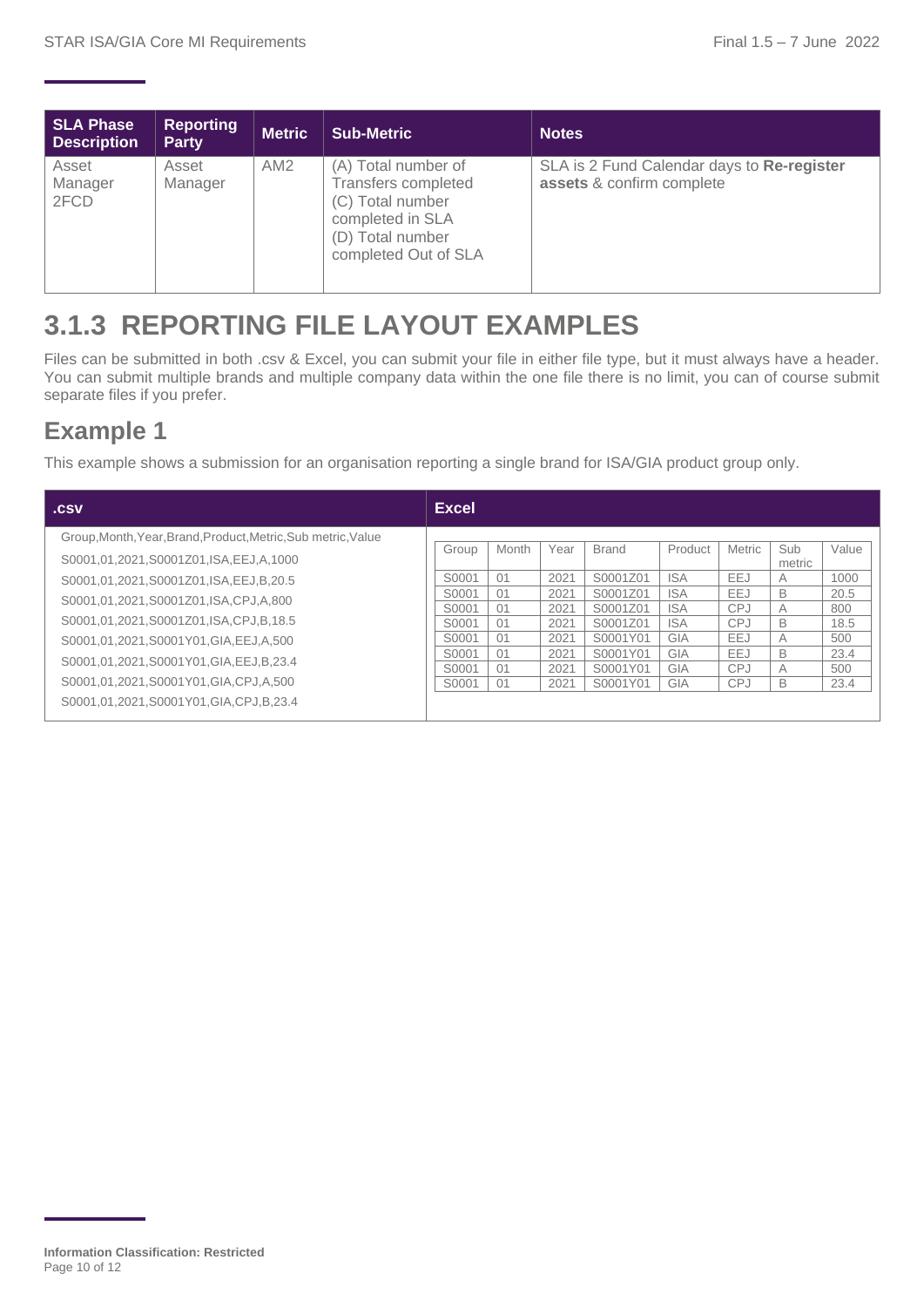#### **Example 2**

This example is showing a full submission for an Administrator reporting for multiple Organisations and multiple brands for the ISA/GIA SLA Product Group only, but can be used with all products. For more detailed examples and further clarification please see the supporting MI template document.

| Group, Month, Year, Brand, Product, Metric, Sub Metric, Value |                |          |              |                      |                   |                   |                |              |
|---------------------------------------------------------------|----------------|----------|--------------|----------------------|-------------------|-------------------|----------------|--------------|
| S0212,01,2021,S0212z01,ISA,EEJ,A,1000                         | Group          | Month    | Year         | <b>Brand</b>         | Product           | Metric            | Sub<br>Metric  | Value        |
| S0212,01,2021,S0212z01,ISA,EEJ,B,20.5                         | S0212          | 01       | 2021         | S0212z01             | <b>ISA</b>        | EEI               | A              | 1000         |
| S0212,01,2021,S0212z01,ISA,CPJ,A,1000                         | S0212          | 01       | 2021         | S0212z01             | <b>ISA</b>        | EEI               | B              | 20.5         |
| S0212,01,2021,S0212z01,ISA,CPJ,B,20.5                         | S0212          | 01       | 2021         | S0212z01             | <b>ISA</b>        | <b>CPI</b>        | A              | 1000         |
|                                                               | S0212          | 01       | 2021         | S0212z01             | <b>ISA</b>        | <b>CPI</b>        | B              | 20.5         |
| S0212,01,2021,S0212y01,GIA,CPJ,A,500                          | S0212          | 01       | 2021         | S0212y01             | GIA               | <b>CPI</b>        | Α              | 500          |
| S0212,01,2021,S0212y01,GIA,CPJ,B,23.4                         | S0212          | 01       | 2021         | S0212y01             | GIA               | <b>CPI</b>        | B              | 23.4         |
| S0212,01,2021,S0212y01,GIA,EEJ,A,500                          | S0212          | 01       | 2021         | S0212y01             | GIA               | EEJ               | A              | 500          |
| S0212,01,2021,S0212y01,GIA,EEJ,B,23.4                         | S0212          | 01       | 2021         | S0212y01             | GIA               | EEI               | B              | 23.4         |
| S0212,01,2021,S0212z02,ISA,EEJ,A,1000                         | S0212          | 01       | 2021         | S0212z02             | <b>ISA</b>        | EEJ               | $\overline{A}$ | 1000         |
|                                                               | S0212          | 01       | 2021         | S0212z02             | <b>ISA</b>        | EEI               | B              | 20.5         |
| S0212,01,2021,S0212z02,ISA,EEJ,B,20.5                         | S0212          | 01       | 2021         | S0212z02             | <b>ISA</b>        | <b>CPI</b>        | Α              | 800          |
| S0212,01,2021,S0212z02,ISA,CPJ,A,800                          | S0212          | 01       | 2021         | S0212z02             | <b>ISA</b>        | <b>CPI</b>        | B              | 21.3         |
| S0212,01,2021,S0212z02,ISA,CPJ,B,21.3                         | S0212          | 01       | 2021         | S0212y02             | GIA               | EEI               | Α              | 1000         |
| S0212,01,2021,S0212y02,GIA,EEJ,A,1000                         | S0212          | 01       | 2021         | S0212y02             | GIA               | EEI               | B              | 19.5         |
| S0212,01,2021,S0212y02,GIA,EEJ,B,19.5                         | S0212          | 01       | 2021         | S0212y02             | GIA               | <b>CPI</b>        | A              | 500          |
|                                                               | S0212<br>S0062 | 01<br>01 | 2021<br>2021 | S0212y02             | GIA<br><b>ISA</b> | <b>CPI</b><br>EEI | B<br>A         | 23.4<br>1000 |
| S0212,01,2021,S0212y02,GIA,CPJ,A,500                          | S0062          | 01       | 2021         | S0062y01<br>S0062y01 | <b>ISA</b>        | EEJ               | B              | 19.5         |
| S0212,01,2021,S0212y02,GIA,CPJ,B,23.4                         | S0062          | 01       | 2021         | S0062y01             | <b>ISA</b>        | <b>CPI</b>        | Α              | 500          |
| S0062,01,2021,S0062y01,ISA,EEJ,A,1000                         | S0062          | 01       | 2021         | S0062y01             | <b>ISA</b>        | <b>CPI</b>        | B              | 23.4         |
| S0062,01,2021,S0062y01,ISA,EEJ,B,19.5                         | S0062          | 01       | 2021         | S0062z01             | GIA               | EEJ               | A              | 1000         |
| S0062,01,2021,S0062y01,ISA,CPJ,A,500                          | S0062          | 01       | 2021         | S0062z01             | GIA               | EEI               | B              | 19.5         |
| S0062,01,2021,S0062y01,ISA,CPJ,B,23.4                         | S0062          | 01       | 2021         | S0062z01             | GIA               | <b>CPJ</b>        | Α              | 500          |
| S0062,01,2021,S0062z01,GIA,EEJ,A,1000                         | S0062          | 01       | 2021         | S0062z01             | GIA               | <b>CPI</b>        | B              | 23.4         |
|                                                               |                |          |              |                      |                   |                   |                |              |
| S0062,01,2021,S0062z01,GIA,EEJ,B,19.5                         |                |          |              |                      |                   |                   |                |              |
| S0062,01,2021,S0062z01,GIA,CPJ,A,500                          |                |          |              |                      |                   |                   |                |              |
| S0062,01,2021,S0062z01,GIA,CPJ,B,23.4                         |                |          |              |                      |                   |                   |                |              |
|                                                               |                |          |              |                      |                   |                   |                |              |

## <span id="page-10-0"></span>**3.1.4 ACCREDITATION REPORTING**

Accreditation Reporting will require participating organisations to submit information that allows STAR to understand their performance within the Transfer Journey as an Acquiring and / or Ceding Provider.

This will ensure that an organisation is not held accountable for the under-performance of other parties within the transfer process.

In addition to Monthly reporting, additional information will be requested ahead of the Annual Accreditation exercise. The Accreditation process is still being finalised but the expectation is that the following details could be requested as part of the Accreditation or subsequent Appeals process:

- 1. % of total transfers for each STAR SLA Product Group reported.
- 2. % of electronic cases reported.
- 3. % of Cases reported with a TeX Delay.
- 4. Confirmation that STAR Customer Communication Principles followed.
- 5. Outliers / mitigating circumstances to be submitted to STAR.